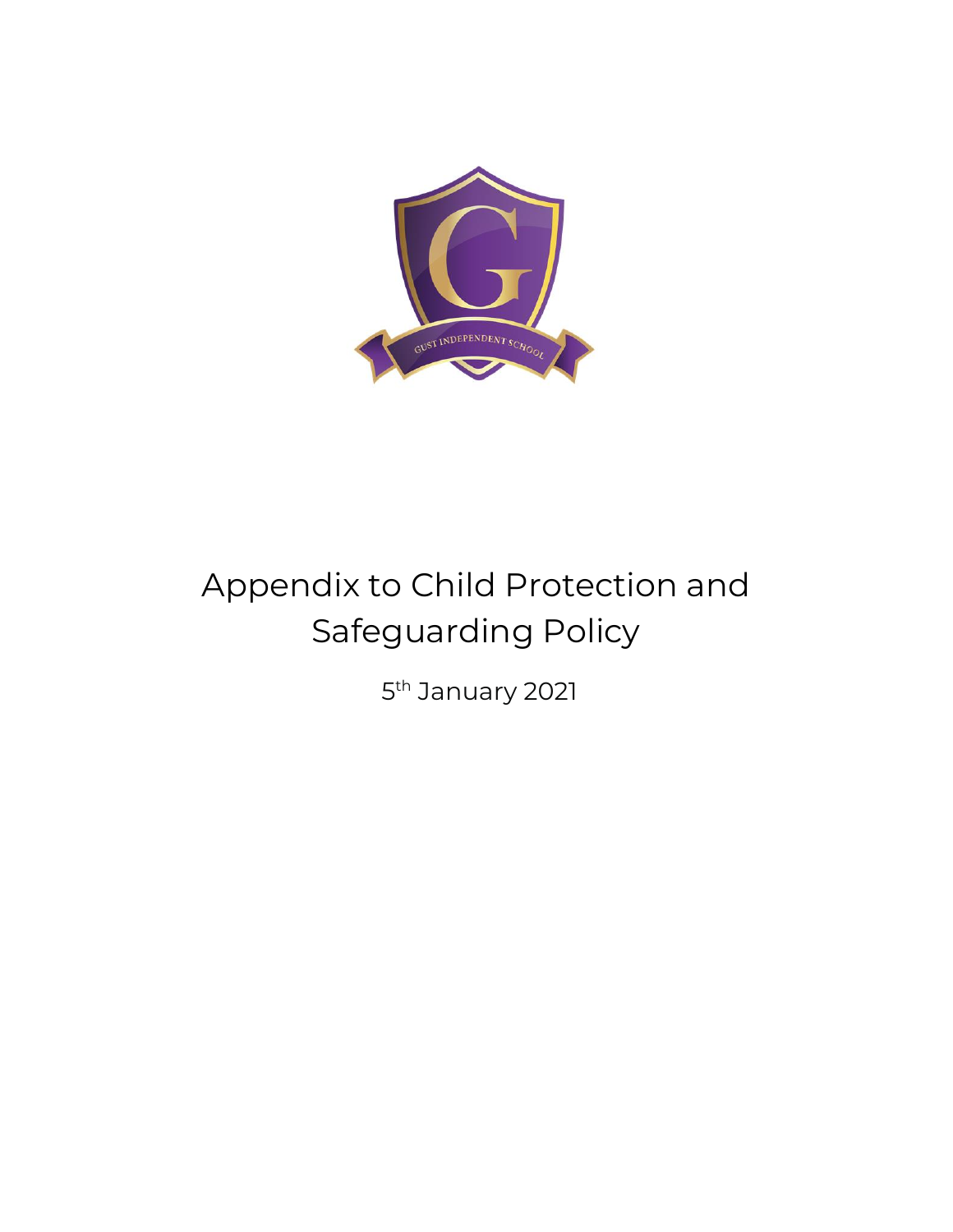#### **Appendix to GUST Independent School Safeguarding and Child Protection Policy (last updated September 2020)**

**5 th January 2021**

### Response to COVID-19

There have been significant changes within our setting in response to the outbreak. Many young people are now at home and staffing is likely to be significantly affected through illness and selfisolation. Based on recent Government advice GUST Independent School has decided to open to all students (as described in the Governments list of vulnerable students) from 04/01/2021 and this addendum provides relevant updates to our Child Protection and Safeguarding Policy.

Despite the changes, the school's Child Protection and Safeguarding Policy is fundamentally the same: **children and young people always come first, staff should respond robustly to safeguarding concerns and contact the Designated Safeguarding Lead in line with our established safeguarding procedure**.

This annex sets out some of the adjustments we are making in line with the changed arrangements in the school and following refreshed guidance to schools in relation to the full opening of schools and contingency arrangements.

#### <https://www.gov.uk/coronavirus/education-and-childcare>

### The current school position and local advice

#### **Reporting arrangements**

The school arrangements continue in line with our current safeguarding and child protection policy (updated September 2020). All staff should be aware of the designated staff on duty.

The Designated Safeguarding Lead is Matthew Milliken, 01670 850943, matthew.milliken@gustschool.com

The Deputy DSL is Stefan Amatt, 01670 850943, stefan.amatt@gustschool.com

The school's approach ensures the DSL, or deputy, is always available while the school is open. In the unusual circumstance this is not possible the DSL or Deputy DSL will be contactable and the Headteacher or a member of the Senior Leadership Team will email all staff by 9am to advise they are acting in an on-site safeguarding role together with contact details for the DSL or Deputy DSL who are working off-site.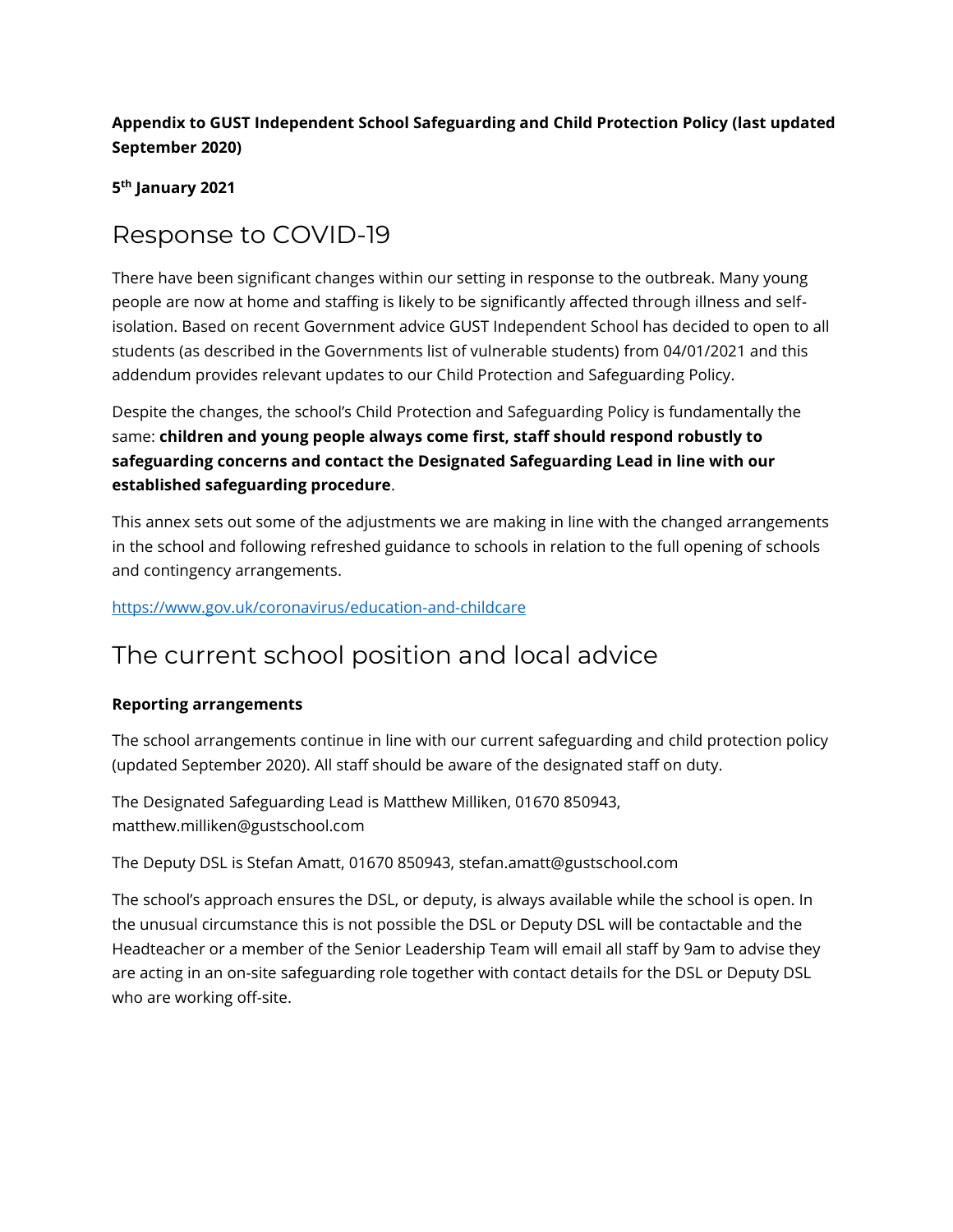#### **In an emergency situation, where no DSL is immediately contactable staff should**

● **call OneCall to seek advice 01670 536400**

#### **or contact the Schools' Safeguarding team**

● **01670 622720** 

#### **If there is an emergency where a child has been injured call the emergency services**.

Staff will continue to follow the Child Protection procedure and advise the safeguarding leads immediately about concerns they have about any child, whether in school or not. COVID-19 means a need for increased vigilance due to the pressures on services, families and young people, rather than a reduction in our standards.

Children's services may be affected by the impact of the virus on staff and an increased demand for services. Where a child is at risk of significant harm there may be a need to be persistent in referring concerns to the local authority. The arrangements for contacting children's services are:

#### **Reporting your concerns to OneCall in the usual way – 01670 536400**

# Identifying Vulnerability

Based on our knowledge of the children and young people in school and their individual vulnerabilities we are currently classing all children as vulnerable.

We have put in place specific arrangements in respect of the following groups, as identified by the DfE as vulnerable

Vulnerable children and young people include those who:

- are assessed as being in need under section 17 of the Children Act 1989, including children and young people who have a child in need plan, a child protection plan or who are a looked-after child
- have an education, health and care (EHC) plan
- have been identified as otherwise vulnerable by educational providers or local authorities (including children's social care services), and who could therefore benefit from continued full-time attendance, this might include:
	- $\circ$  children and young people on the edge of receiving support from children's social care services or in the process of being referred to children's services
	- o adopted children or children on a special guardianship order
	- o those at risk of becoming NEET ('not in employment, education or training')
	- o those living in temporary accommodation
	- o those who are young carers
	- $\circ$  those who may have difficulty engaging with remote education at home (for example due to a lack of devices or quiet space to study)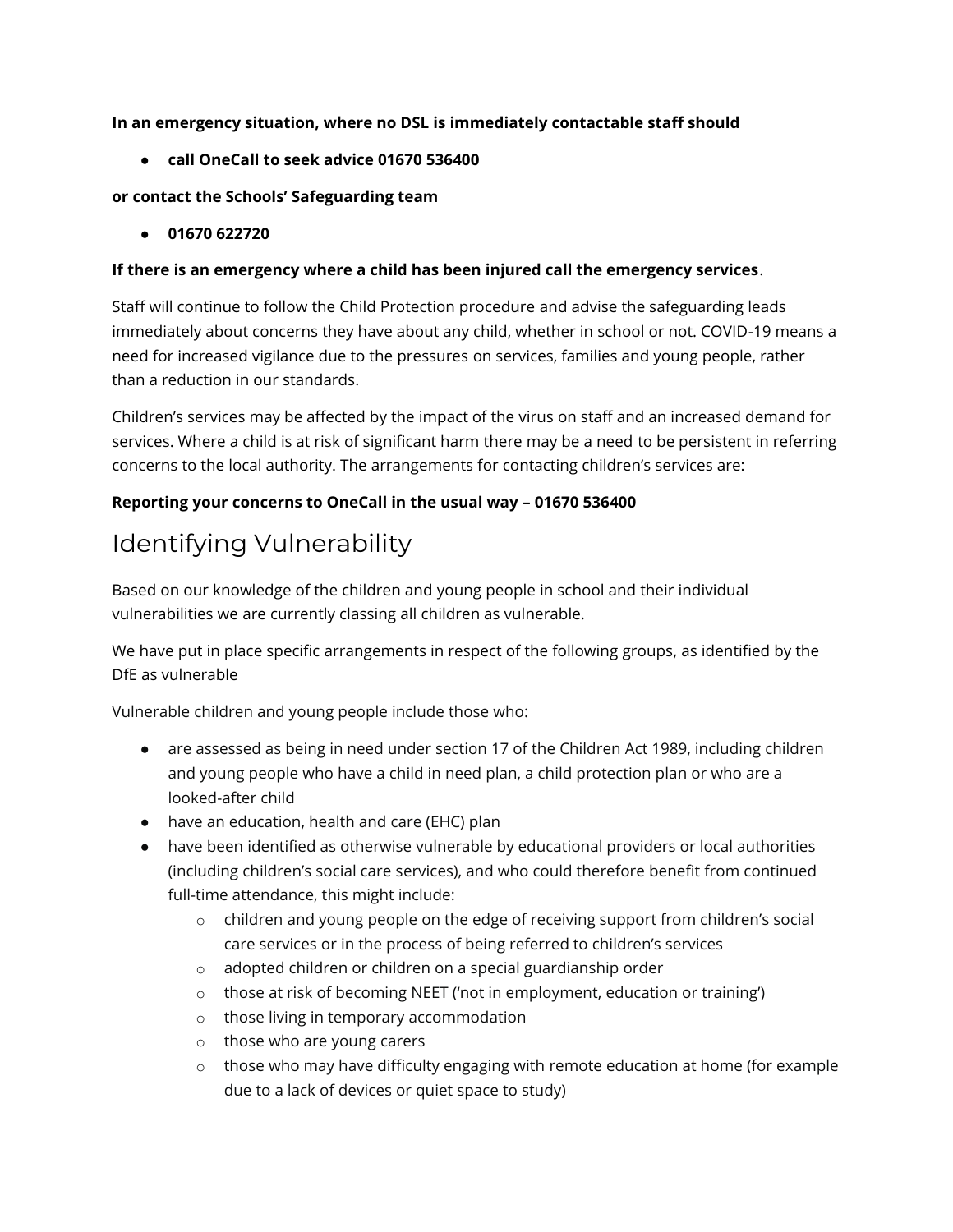- o care leavers
- $\circ$  any students who need to attend to receive support or manage risks to their mental health
- Children of key workers may also attend school

[https://www.gov.uk/government/publications/coronavirus-covid-19-maintaining-educational](https://www.gov.uk/government/publications/coronavirus-covid-19-maintaining-educational-provision/guidance-for-schools-colleges-and-local-authorities-on-maintaining-educational-provision)[provision/guidance-for-schools-colleges-and-local-authorities-on-maintaining-educational-provision](https://www.gov.uk/government/publications/coronavirus-covid-19-maintaining-educational-provision/guidance-for-schools-colleges-and-local-authorities-on-maintaining-educational-provision)

Each of these children has an individual plan which has been shared with other agencies involved in their care, including where appropriate their social worker and the Virtual School Head for Looked After and previously Looked After Children.

In addition, the following groups have specific arrangements around contact and support from the school.

• Children at home – some children are choosing not to attend or have been withdrawn from attending by a parent/carer for different reasons. These children will be supported with remote learning and daily welfare calls.

### Attendance

The school is following the [guidance provided by](https://www.gov.uk/government/publications/coronavirus-covid-19-attendance-recording-for-educational-settings/process-for-recording-attendance-and-using-the-educational-setting-status-form) the government in relation to marking registers and is following [register coding advice](http://northumberlandeducation.co.uk/wp-content/uploads/2020/06/Register-coding-from-01.06.20.pdf) issued by the Local Authority.

Where a child is expected and does not arrive, the school will follow our attendance procedure and contact the family. If contact is not possible by 9:30am the DSL must be informed. The DSL will attempt a range of methods to contact the parent (email, Arbor key contacts) but if necessary, arrange a home visit by the school or another appropriate agency (EWO, PEX Key Worker, Social Worker). A risk assessment will be undertaken to consider and manage the implications of COVID-19 alongside other risks perceived to the child. The risk of COVID-19 **does not override** the duty on the school to ensure children and young people are safe.

The school will also follow the attendance procedure if contact proves impossible with children at home.

On a daily basis the DSL will:

• Make sure they know which children on their school roll/AP register have a social worker and/or an EHCP

• Know who to expect at school/provision each day

• If an expected child doesn't arrive then contact home - parent/carer (i.e., carry out the usual reasonable checks for CME)

• If you can't make contact then contact the social worker, PEX key worker and education welfare [\(educationwelfare@northumberland.gov.uk\)](mailto:educationwelfare@northumberland.gov.uk)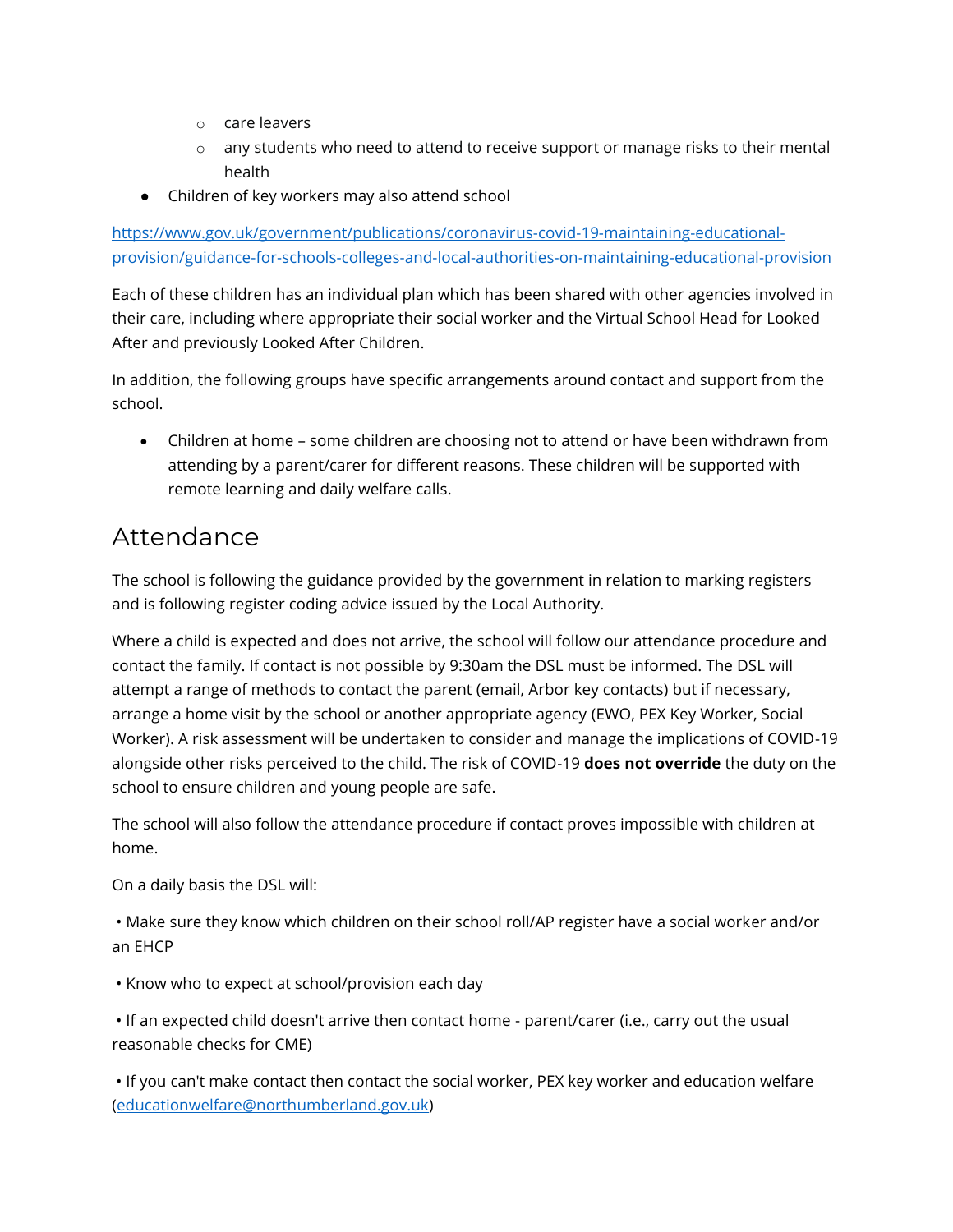If we have significant concerns about a child who is either expected to attend or who is currently at home, then contact will be made with OneCall in the usual way – 01670 536400.

### Staff will be aware of increased risk

The pressures on children and their families at this time are significant. There will be heightened awareness of family pressures through being contained in a small area, poverty, and financial or health anxiety. These areas should be considered in the setting of any work for children to undertake at home (including recognising the impact of online learning – see below). Staff will be aware of the mental health of both children and their parents and carers, informing the DSL about any concerns.

### Peer on peer abuse

We recognise the potential for abuse to go on between young people, especially in the context of a school closure or partial closure. Our staff will remain vigilant to the signs of peer on peer abuse, including those between young people who are not currently attending our provision. Extra care should be taken where groups have mixed age, developmental stages, are attending other schools as an interim measure and similar. When making contact with these families our staff will ask about relationships between learners.

We also address the issue of peer-on-peer abuse in our remote learning curriculum. This will be taught through PSHE and monitored via live lessons and daily welfare checks.

# Risk online

Young people will be using the internet more during this period due to some remote learning and prolonged periods indoors through national lockdowns and tier systems. The school may also use online approaches to deliver training or support. Staff will be aware of the signs and signals of cyberbullying and other online risks and apply the same child-centred safeguarding practices as when children were learning at the school.

- The school continues to ensure [appropriate filters and monitors are in place](https://www.saferinternet.org.uk/advice-centre/teachers-and-school-staff/appropriate-filtering-and-monitoring)
- Our governing body wil[l review arrangements](https://www.gov.uk/government/publications/online-safety-in-schools-and-colleges-questions-from-the-governing-board) to ensure they remain appropriate
- The school has taken on board guidance from the [UK Safer Internet Centre](https://swgfl.org.uk/resources/safe-remote-learning/) on safe remote learning and guidance for [safer working practice](https://www.saferrecruitmentconsortium.org/GSWP%20Sept%202019.pdf) from the Safer Recruitment Consortium. We have reviewed the code of conduct and information sharing policy accordingly
- Staff have discussed the risk that professional boundaries could slip during this exceptional period and been reminded of the school's code of conduct and importance of using school systems to communicate with children and their families.
- Staff have read the [20 safeguarding considerations for livestreaming](https://static.lgfl.net/LgflNet/downloads/digisafe/Safe-Lessons-by-Video-and-Livestream.pdf) prior to delivering any live-streamed sessions.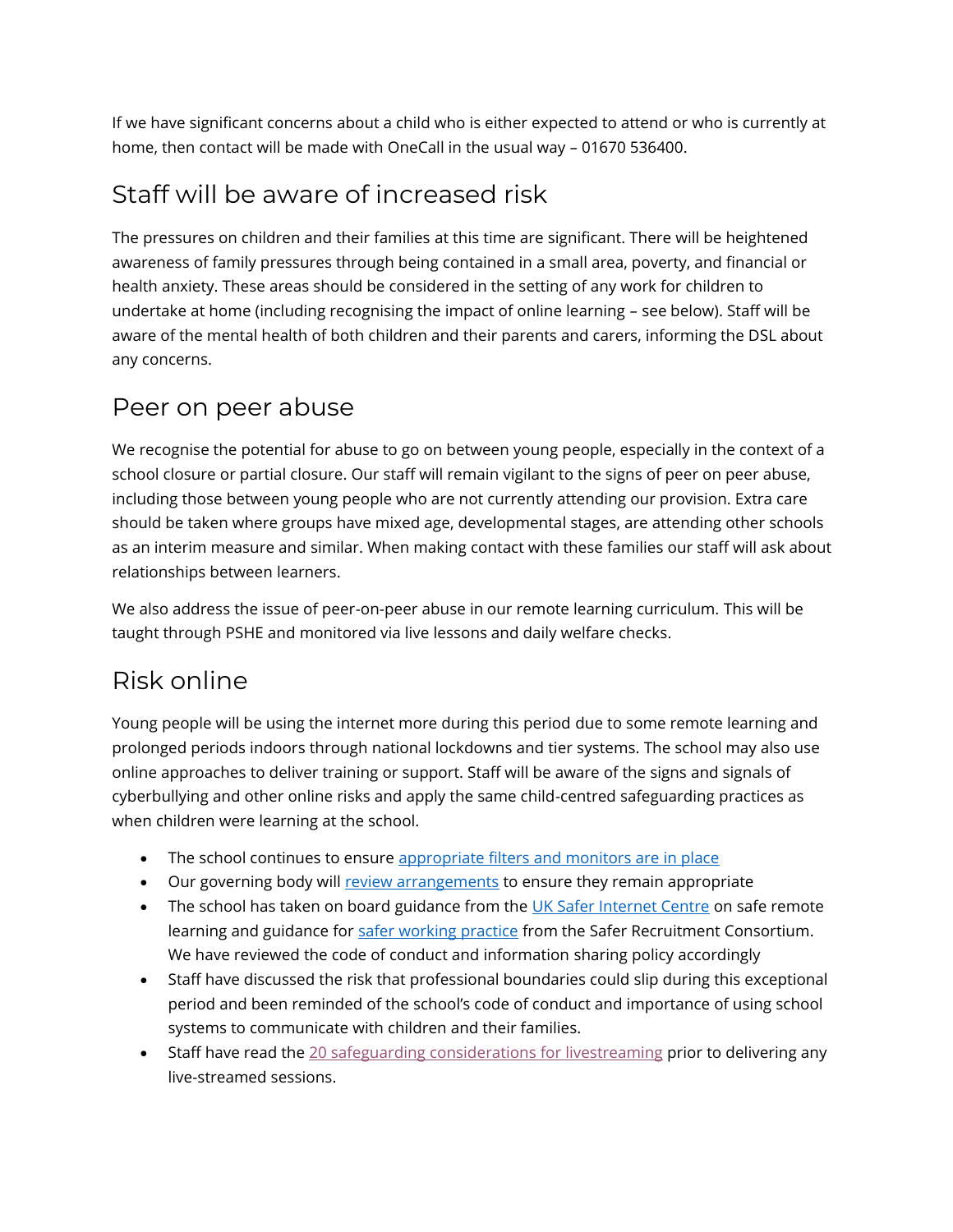- Children and young people accessing remote learning receive guidance on keeping safe online and know how to raise concerns with the school, [Childline,](https://www.childline.org.uk/?utm_source=google&utm_medium=cpc&utm_campaign=UK_GO_S_B_BND_Grant_Childline_Information&utm_term=role_of_childline&gclsrc=aw.ds&&gclid=EAIaIQobChMIlfLRh-ez6AIVRrDtCh1N9QR2EAAYASAAEgLc-vD_BwE&gclsrc=aw.ds) th[e UK Safer Internet](https://reportharmfulcontent.com/)  [Centre](https://reportharmfulcontent.com/) and [CEOP.](https://www.ceop.police.uk/safety-centre/)
- Parents and carers have received information about keeping children safe online with peers, the school, other education offers they may access and the wider internet community. We have set out the school's approach, including the sites children will be asked to access and set out who from the school (if anyone) their child is going to be interacting with online. Parents have been offered the following links:
	- [Internet matters](https://www.internetmatters.org/?gclid=EAIaIQobChMIktuA5LWK2wIVRYXVCh2afg2aEAAYASAAEgIJ5vD_BwE) for support for parents and carers to keep their children safe online
	- [London Grid for Learning](http://www.lgfl.net/online-safety/) for support for parents and carers to keep their children safe online
	- [Net-aware](https://www.net-aware.org.uk/) for support for parents and carers from the NSPCC
	- [Parent info](https://parentinfo.org/) for support for parents and carers to keep their children safe online
	- [Thinkuknow](http://www.thinkuknow.co.uk/) for advice from the National Crime Agency to stay safe online
	- [UK Safer Internet Centre](https://www.saferinternet.org.uk/advice-centre/parents-and-carers) advice for parents and carers
- Free additional support for staff in responding to online safety issues can be accessed from the [Professionals Online Safety Helpline at the UK Safer Internet Centre.](https://www.saferinternet.org.uk/helpline/professionals-online-safety-helpline)

### Allegations or concerns about staff

With such different arrangements young people could be at greater risk of abuse from staff or volunteers. We remind all staff to maintain the view that 'it could happen here' and to immediately report any concern, no matter how small, to the safeguarding team.

Any staff or volunteers from outside our setting will complete an induction to ensure they are aware of the risks and know how to take action if they are concerned.

We have confirmed the arrangements to contact the LADO at the local authority remain unchanged -

Adam Hall, Independent Reviewing Officer & LADO

Direct Line: 01670 623979 General Line: 01670 624888

Email: [adam.hall01@northumberland.gov.uk](mailto:adam.hall01@northumberland.gov.uk) 

If necessary, the school will continue to follow the duty to refer to DBS any adult who has harmed or poses a risk of harm to a child or vulnerable adult, and to the Teacher Regulation Agency in line with paragraph 166 of Keeping Children Safe in Education 2019 using the address [Misconduct.Teacher@education.gov.uk.](mailto:Misconduct.Teacher@education.gov.uk)